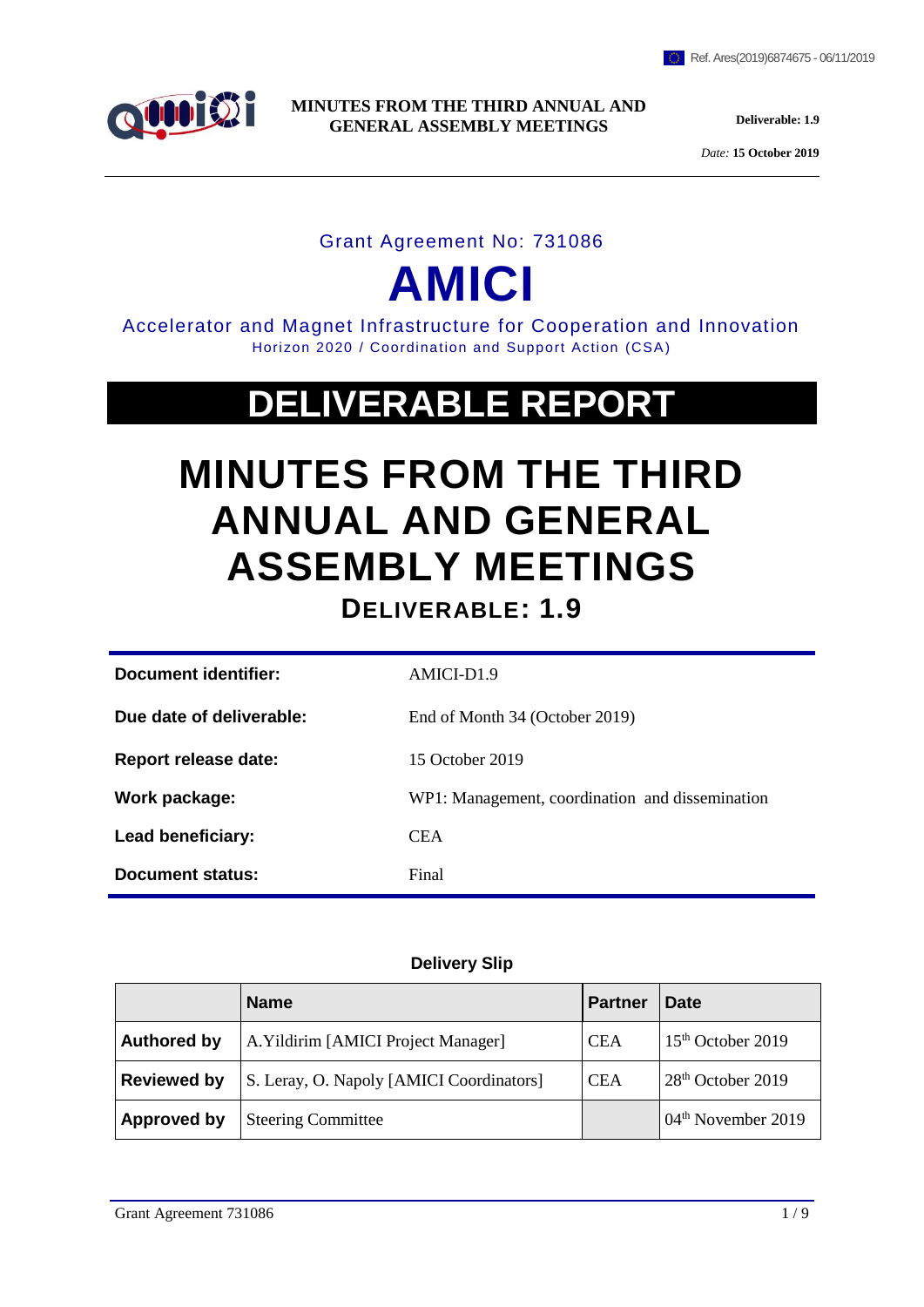

#### **Deliverable:**

Minutes from the Third Annual and General Assembly meetings

#### **Executive summary:**

The AMICI Third Annual Meeting took place on 9<sup>th</sup> October 2019 in Paris-Saclay, at the premises of CentraleSupélec. The WP leaders and the coordinator presented the results of each Work Packages and the future plan for the AMICI activities.

The General Assembly meeting took place on the same day from 8:30 to 10:30. The General Assembly and Steering Committee members deliberated the results of the projects, the administrative matters and the future activities of AMICI.

The progress reports of the last period were prepared, during a Workshop on on 8<sup>th</sup> October, through discussions with all AMICI task contributors. Then participants had the opportunity to visit the Synergium, the technological facility at CEA Paris-Saclay.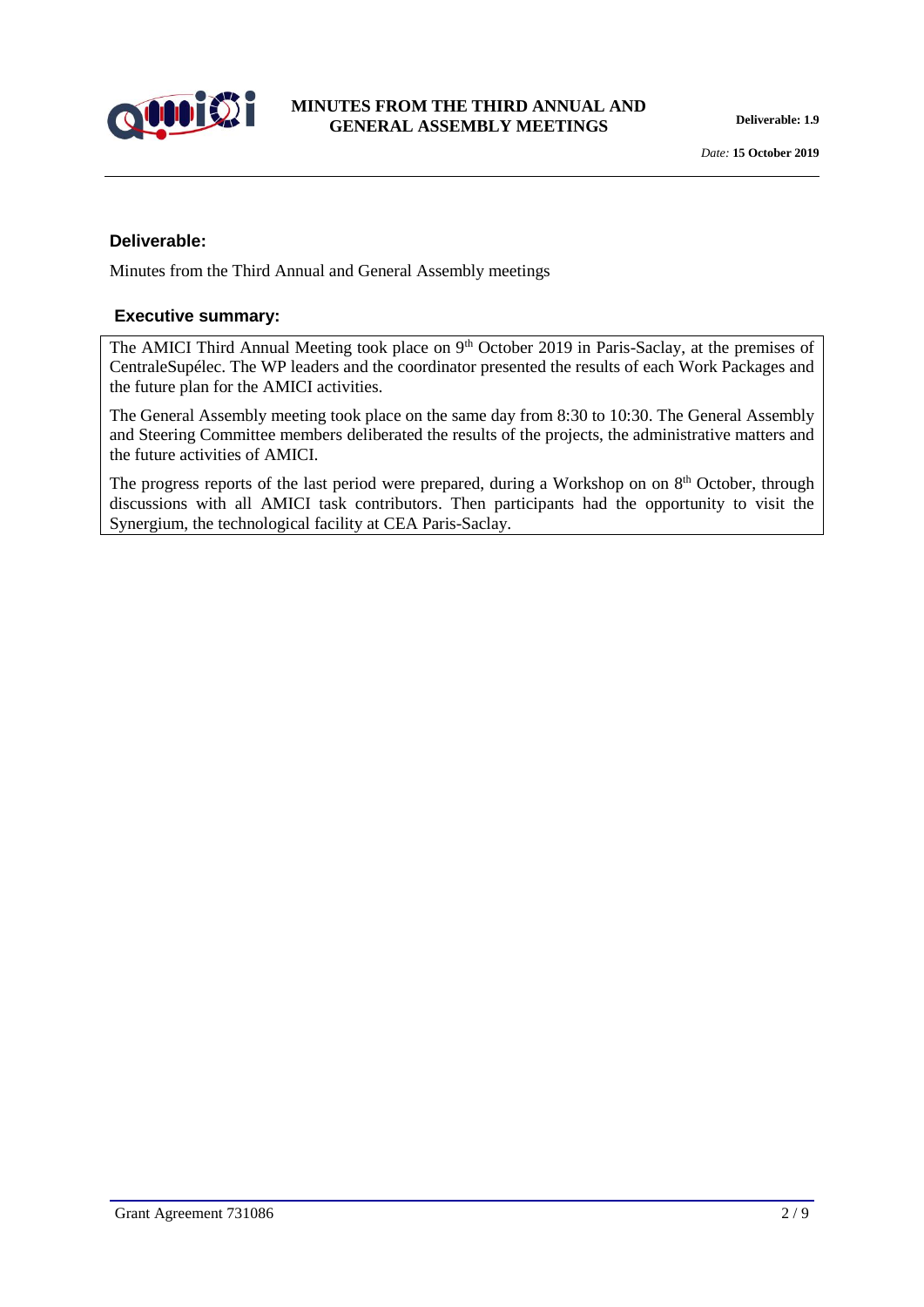

# **1. INTRODUCTION**

The aim of the AMICI Third Annual meeting was to present the results of each Work Packages and to describe the future plan for the AMICI activities. It was attended by most of the main contributors, Task and Work Package leaders. The meeting was preceded by a workshop on the  $8<sup>th</sup>$  of October during which the outcome of each Task was reviewed and the perspectives for the future activities discussed by the participants.

A General Assembly meeting was convened before the Third Annual Meeting during which the results of the projects, the administrative matters and the possible follow-up of AMICI have been deliberated.

All details from the Third Annual meeting, including timetable, presentations, participants and satellite meetings can be consulted on the public Web-based [Indico](https://indico.lal.in2p3.fr/event/5754/) site of this event.

# **2. AGENDA**

**08:30 - 10:00:** General assembly meeting

*10:00 - 10:30: Welcome coffee*

**10:30 - 11:15:** Objectives and main results of AMICI Speaker: Olivier NAPOLY (CEA)

**11:15 - 11:45:** Presentation of Work Package 2 "Strategy" Speakers: Walid KAABI (CNRS) and Tord EKELÖF (UU)

**11:45 - 12:15:** Presentation of Work Package 3 "Cooperation" Speaker: Hans WEISE (DESY)

#### *12:15 - 13:45: Lunch*

**13:45 - 14:15:** Presentation of Work Package 4 "Innovation" Speaker: Anthony GLEESON (STFC)

**14:15 - 14:45:** Presentation of Work Package 5 "Industrialization" Speaker: Pasquale FABBRICATORE (INFN)

**14:45 - 15:00:** Relation with industry Speaker: Mauro MORANDIN (INFN)

**15:00 - 15:30:** Report from the Advisory Group Speaker: Andrew HUTTON

**15:30 - 15:45:** Future of AMICI Speaker: Sylvie LERAY (CEA)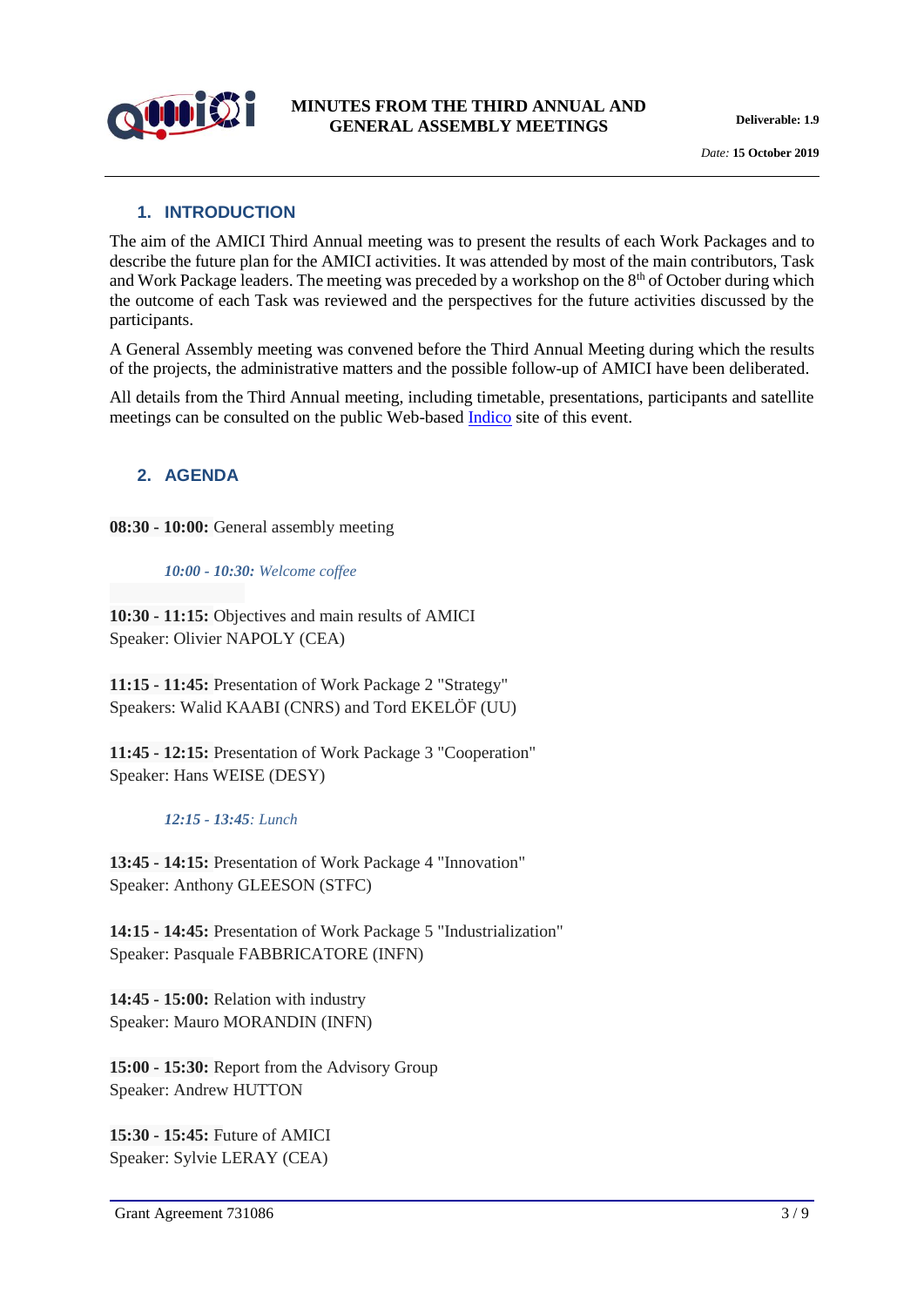

**15:45 - 16:15:** Conclusions from the European Commission Speaker: Patricia POSTIGO-MCLAUGHLIN

**16:15 - 16:30:** Signature of the expression of intent

*16:30 - 17:00: Cocktail*

# **3. GLOBAL PARTICIPATION**

In total, the AMICI Third Annual [Meeting](https://indico.lal.in2p3.fr/event/5754/) gathered 30 participants. The distribution of the participants is as follows:



Since the AMICI results and the future activities, with a special focus on the collaboration with industry, had been presented during the Second AMICI-Industry [Forum,](https://agenda.infn.it/event/18996/) well attended by industrial companies, in Brussels three weeks before the AMICI Third Annua[l Meeting,](https://indico.lal.in2p3.fr/event/5754/) it was not necessary to invite industrial companies again for this AMICI collaboration meeting. The Advisory Group members had met during the Industry Forum, only the Chair of the AG was invited and asked to present its conclusions on the AMICI activities in relation with Industry.

To learn more about the Second AMICI-Industry [Forum,](https://agenda.infn.it/event/18996/) which gathered a large number of companies, please refer to the minutes of the Second AMICI-Industry [Forum,](https://agenda.infn.it/event/18996/) [available here.](http://eu-amici.eu/about/work_packages)

At the AMICI Third Annual [Meeting](https://indico.lal.in2p3.fr/event/5754/) the Advisory Group members have not been summoned for a closed meeting. This explains the absence of industrial companies during the meeting.

# **4. MINUTES FROM THE MEETINGS**

# **4.1. AMICI THIRD ANNUAL MEETING**

The AMICI Third Annual Meeting took place on 9<sup>th</sup> October 2019 at the Université Paris-Saclay, on the premises of CentraleSupélec.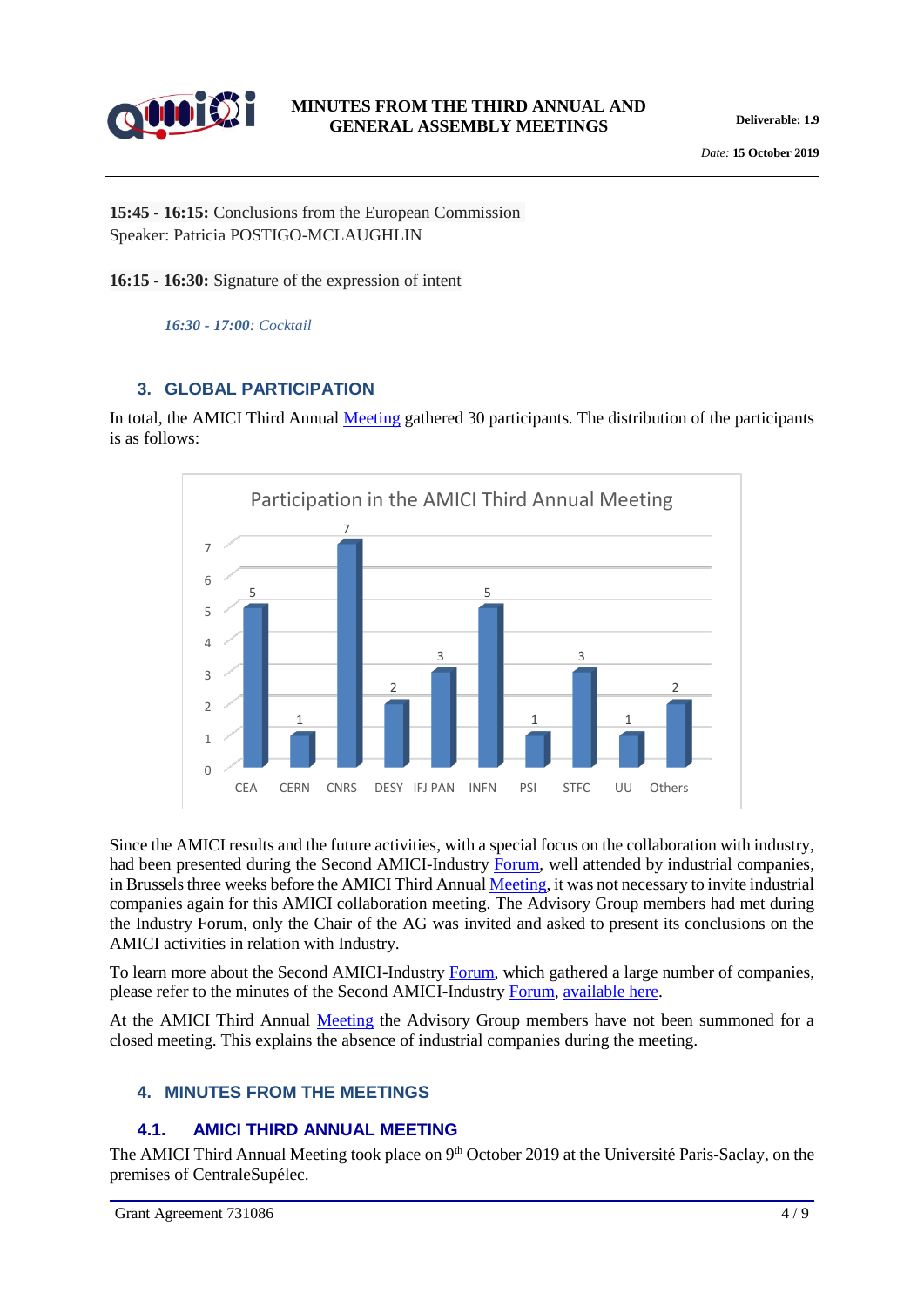

Chaired by each WP leaders, the open meeting gathered about 30 participants representing all the AMICI beneficiary institutions as well as the AMICI EC project officer, who presented the conclusions from the European Commission. The WP leaders and the coordinator presented the results of each Work Packages and described their plan for future AMICI activities. The relation of AMICI with industry was demonstrated through two sessions presented by Andrew HUTTON, chair of Advisory Group and Mauro MORANDIN, ILO for CERN representing INFN. Finally, a session was dedicated to the signature of an Expression of Intent for a future AMICI Collaboration Agreement. The EoI has been signed by 7 partners of AMICI and by CIEMAT. The missing three partners agreed to sign it later.

The progress reports presented at the Third Annual Meeting were prepared, on the 8<sup>th</sup> of October, through a workshop with all AMICI task contributors.

During the workshops, the remaining deliverables have been refined and the Second Progress and the organization of the financial reporting (D1.10) agreed upon.

A visit of the Synergium, the CEA technological facility at CEA Paris-Saclay was organized. About 20 people participated.

This event was the opportunity to raise awareness among the local area, the Université Paris-Saclay to which both CEA and CNRS belong, through a large public event, mostly directed towards the students of the University. A presentation of the domain of accelerators and magnet technology was given and posters, one 360° film on the Synergium and one on a Technological Facility at STFC were presented. To learn more about this action please refer to the D1.7 Dissemination and data management report.

All details from the Third Annual [meeting,](file:///C:/Users/ayildirim/AppData/Local/Microsoft/Windows/INetCache/Content.Outlook/1RET5RD2/AMICI%20Third%20Annual%20Meeting) including timetable, presentations, participants and satellite meetings can be consulted on the public Web-based [Indico](https://indico.lal.in2p3.fr/event/5754/) site of this event.

# **4.2. GENERAL ASSEMBLY MEETING**

#### **Present:**

General Assembly members: J-L. Biarrotte (CNRS, chairman of the GA), T. Ekelöf (UU), N. Alamanos representing A-I. Etienvre (CEA), T. Garvey representing L. Rivkin (PSI), M. Morandin representing S. Falciano (INFN), T. Lesiak (IFJ PAN), P. McIntosh representing S. Smith (STFC), A. Willner (DESY, remote)

Excused: F. Bordry (CERN), A-S. Müller (KIT)

Project Coordination Team: O. Napoly (Coordinator), S. Leray (Deputy-coordinator), A. Yildirim (Project manager),

Steering Committee members: P. Fabbricatore (INFN), A. Gleeson (STFC), W. Kaabi (CNRS), M. Duda representing D. Bocian (IFJ PAN), H. Weise (DESY)

Excused: S. Grohmann (KIT), M. Vretenar (CERN)

The AMICI fifth General Assembly meeting was held on October  $9<sup>th</sup>$ , 2019 from 8:30 to 10:30 in the Ångström Laboratory (Uppsala University).

#### **Agenda:**

- 1. Status of the AMICI H2020 project (O. Napoly)
- 2. Status of the AMICI administrative matters (O. Napoly)
- 3. Future AMICI activities (S. Leray)
- 4. Expression of Intent to continue to be part of the AMICI collaboration (All)
- 5. Any Other Business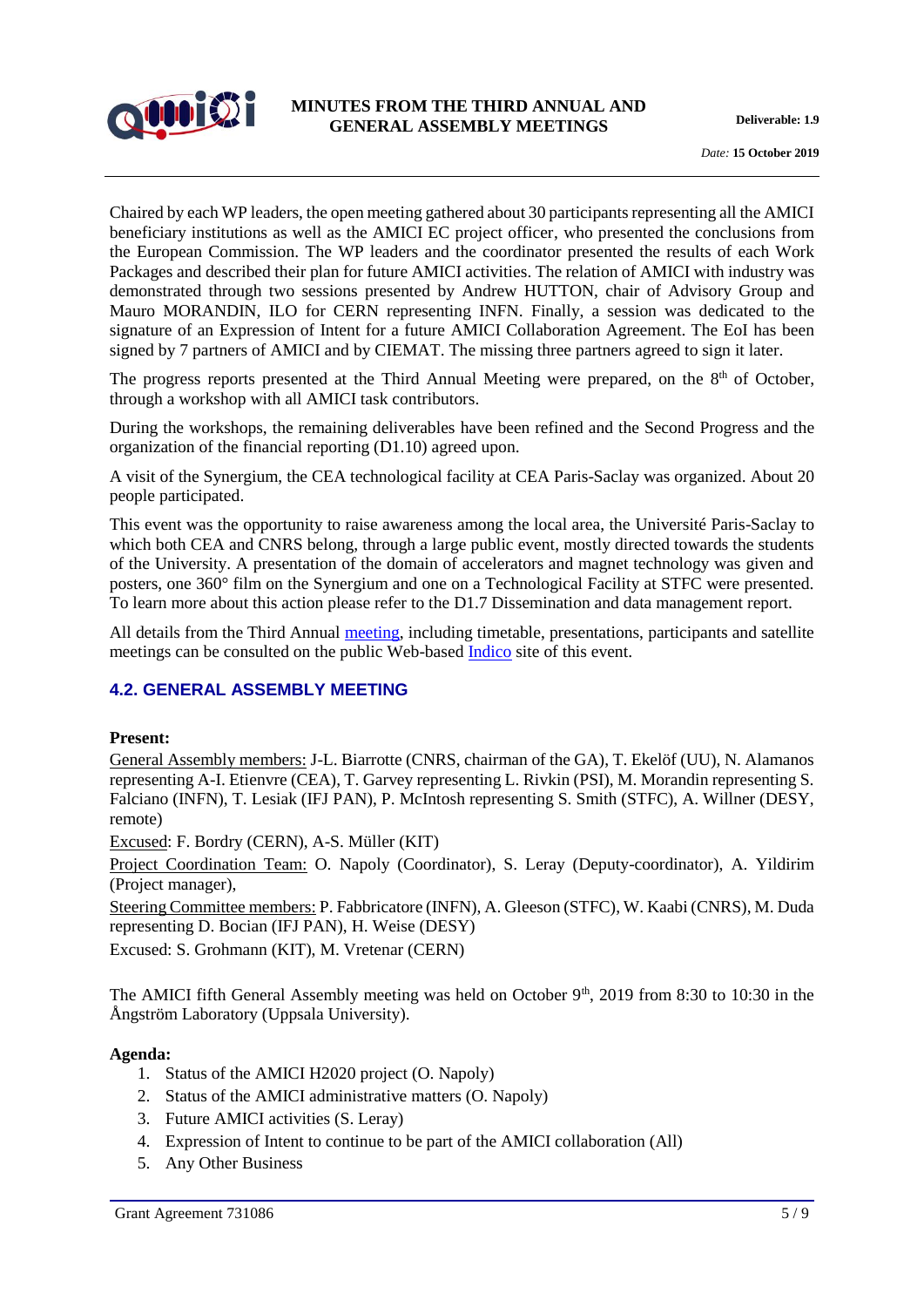

#### **Minutes:**

#### **1. Status of the AMICI H2020 project (O. Napoly)**

O. Napoly reported the main results performed within the AMICI project in the different Work Packages and highlighted the initial objectives presented during the kick-off meeting showing what has been achieved. The report of each WP progress is available in [this presentation.](https://indico.lal.in2p3.fr/event/5754/contributions/18601/attachments/14551/17975/AMICI_Napoly_GA.pdf)

#### **2. Status of the AMICI administrative matters (O. Napoly)**

#### **Final report**

A publishable summary will be produced by CEA (1/2 page)

The introduction will include the objectives of the project (CEA) (2-3 pages)

The main content of the final report will include, for each WP (3-5 pages per WP), an overview of the results obtained in the WP (written by the WP leaders) and the work done in each task (written by the task leaders)

The conclusion including the plans for the future will be produced by CEA (2-3 pages)

The deadline for sending WP contributions is set to the 31<sup>st</sup> October and will be reviewed by the Steering Committee members in November.

#### **Budget Spending**

The last column of the table below states the estimation of the budget spending for the 10 AMICI beneficiaries.

| Partner<br>Numbe | <b>Beneficiary</b> | Country   | <b>Total Costs</b><br>Expected | (q) Prefinancing<br>payment<br>already | P1 - January<br>2017 - June<br>2018 | Ratio P1 / Total<br>expected costs | <b>January 2017 -</b><br>December 2018 | <b>Budget</b><br>spending<br>estimation |
|------------------|--------------------|-----------|--------------------------------|----------------------------------------|-------------------------------------|------------------------------------|----------------------------------------|-----------------------------------------|
| 1                | <b>CEA</b>         | FR        | 687 125                        | 515 343,75                             | 344 470.73                          | 50,13%                             | 444 514,23                             | 110-120%                                |
| 2                | <b>CERN</b>        | <b>CH</b> | 201 500                        | 151 125,00                             | 133 672,71                          | 66,34%                             | 221 408,36                             | 149%                                    |
| 3                | <b>DESY</b>        | DE        | 182 500                        | 136 875,00                             | 75 599,23                           | 41,42%                             | 122 839,08                             | 99%                                     |
| 4                | <b>INFN</b>        | IT        | 347 500                        | 260 625,00                             | 223 452,51                          | 64,30%                             | 283 408,32                             | 110%                                    |
| 5                | <b>IFJ PAN</b>     | PL        | 159 000                        | 119 250,00                             | 72 550,69                           | 45,63%                             | 79 390,17                              | 100%                                    |
| 6                | <b>CNRS</b>        | <b>FR</b> | 218 250                        | 163 687,50                             | 84 679,59                           | 38,80%                             | 105 490,49                             | $^{\sim}100\%$                          |
| $\overline{7}$   | <b>STFC</b>        | UK        | 217 125                        | 162 843,75                             | 46 887,18                           | 21,59%                             | 108 136,00                             | $^{\sim}100\%$                          |
| 8                | UU                 | <b>SE</b> | 100 000                        | 75 000,00                              | 44 287,84                           | 44,29%                             | 69 442,79                              | 100%                                    |
| 9                | PSI                | CH        | 95 125                         | 71 343.75                              | 27 745,69                           | 29,17%                             | 32 918,15                              | 50-60%                                  |
| 10               | <b>KIT</b>         | DE        | 71 625                         | 53 718,75                              | 19 164,81                           | 26,76%                             | 23 745,02                              | 100%                                    |
|                  | <b>TOTAL</b>       |           | 2 279 750                      | 1709812.50                             | 1072510.98                          | 47,05%                             | 1491292.61                             |                                         |

The General Assembly decided on a way to distribute the leftover budget, which is expected to represent about 40-50 k€. The remaining allowance will be used to cover the over cost of CEA.

#### **3. Follow-up of AMICI (S. Leray)**

#### **AMICI Collaboration Agreement and Expression of Intent**

One of the main results of the AMICI project has been (in WP3) to propose a framework for the coordination of the European Accelerator and Magnet Technology Infrastructure. A model of a Collaboration Agreement has been elaborated and presented as Deliverable 3.3. Since this Collaboration Agreement has still to be reviewed by the legal offices of the signatories, it was proposed to sign at the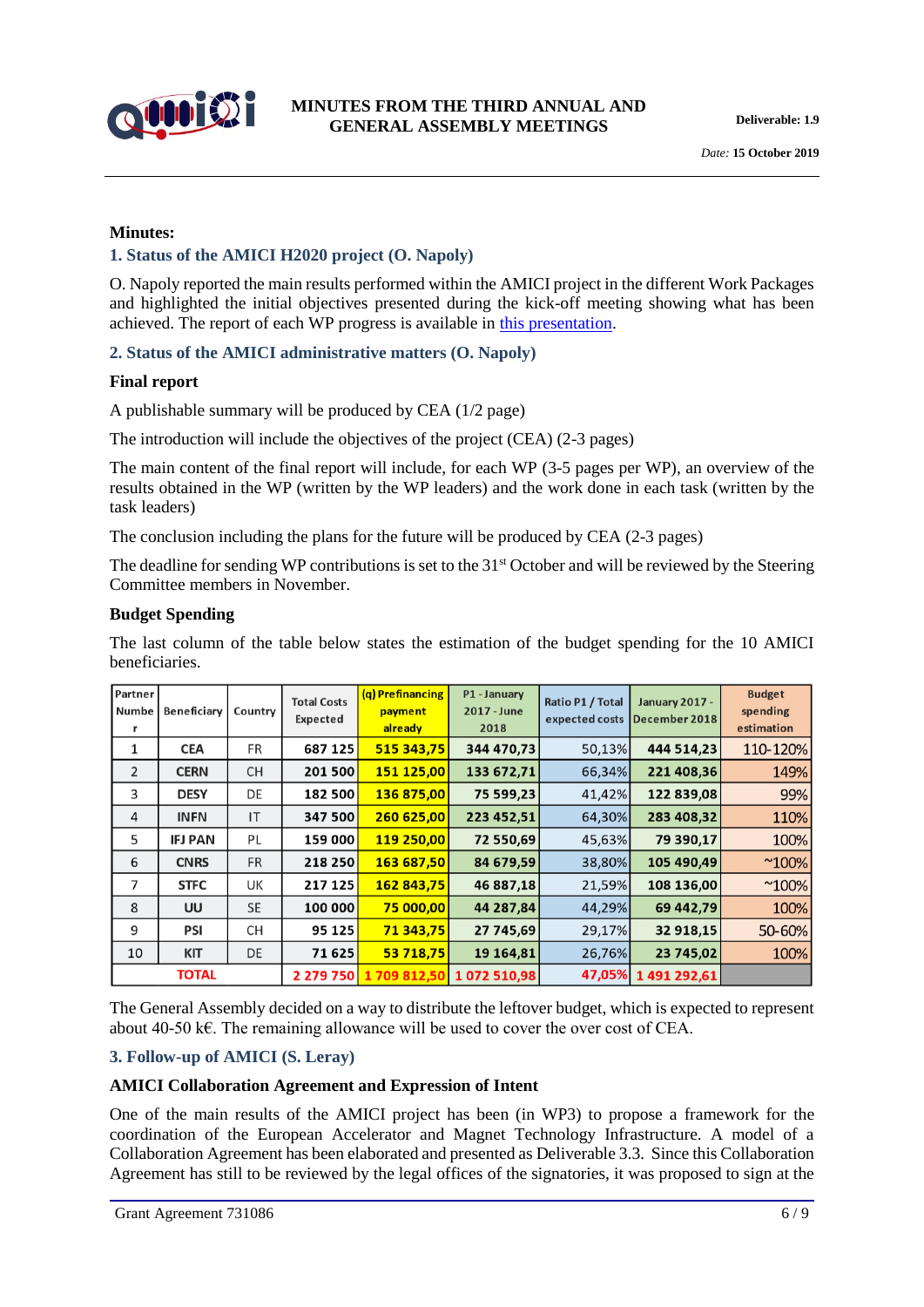

end of the Third Annual Meeting an Expression of Intent to be part of the future Collaboration. Additional partners, fulfilling the selection criteria defined in WP3, are welcome to join the collaboration.

S. Leray reported the activities that should be performed in the framework of the follow-up of AMICI, all details are available i[n this presentation.](https://indico.lal.in2p3.fr/event/5754/timetable/#20191009)

The draft of the Collaboration Agreement will be reviewed by legal offices at the end of 2019.

The effective agreement is expected to be signed by the AMICI partners and additional ones at the beginning of 2020.

#### **Activities foreseen in the follow-up of AMICI**

They will include:

- activities initiated under the current AMICI project, and if necessary, strengthened/adapted taking into account the feedback from the partners and from industry
- actions to develop and optimize the capabilities of the TFs to support the construction of future accelerator-based RIs and ensure their sustainability
- services to industry

The activities of the Collaboration will depend on the available resources. Therefore the preceding kinds of activities can be considered as the target to be achieved gradually as resources become available.

The minimum requirement to start is the creation of a central information and contact point with specialized staff, located in the coordinating institution, with the help of correspondents in each of the member institutions. Part of the funding for 2021-2022 could come from the ETIAM Strategy Action proposed in the framework of the INFRAINNOV-04-2020 Accelerator Innovation Pilot, if accepted. The 2020 activities will be covered by CEA who has proposed to continue coordinating the Collaboration and in-kind contributions from the partners.

#### **The ETIAM (European Technology Infrastructure for Accelerators and Magnets) Strategy action proposal**

ETIAM (European Technology Infrastructure for Accelerators and Magnets) is the name of the action proposed by the AMICI collaboration within the scope of the ARIES Accelerator Innovation Pilot.

Overall goal: to support the establishment of an AMICI Collaboration and the start-up of the main activities to be carried out over a first period of two years.

Participants: Most of the AMICI partners + CIEMAT

Coordination: CEA is ready to coordinate the Collaboration and assign dedicated staff

The activities proposed within the ETIAM project include:

- Strategy for the development of the AMICI TI
- Organization and operation of a central information and contact point
- Setting up common practices and rules for the access to the AMICI TPs
- Promotion of the TPs

Distribution of the budget among the partners (for two years) will be as below: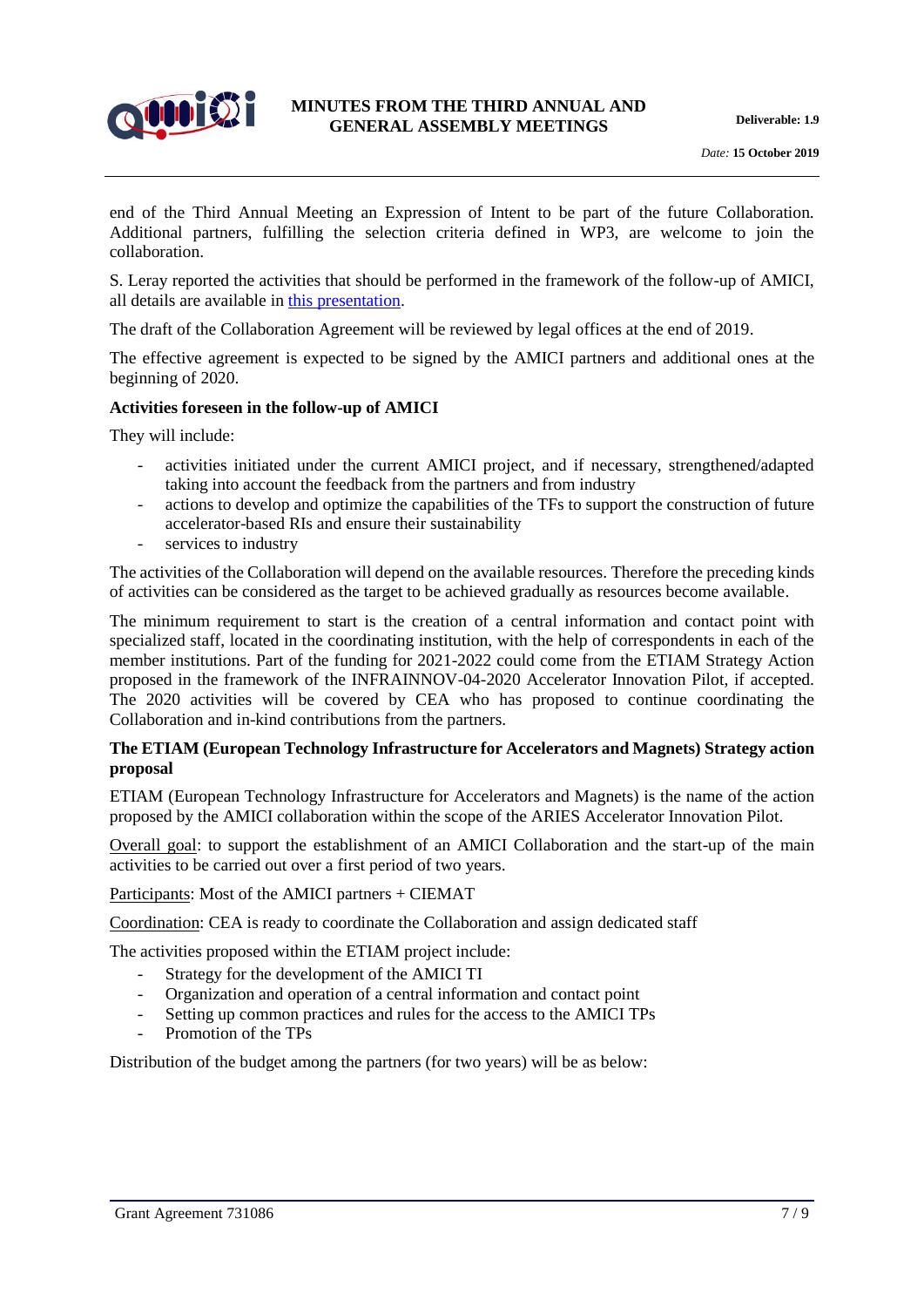

*Date:* **15 October 2019**

|                |                                                  |    | <b>CEA</b> | <b>INFN</b> | UU  | <b>DESY</b> | <b>CNRS</b> | <b>STFC</b> | $CERN*$ | $IFJ-$<br><b>PAN</b> | KIT | $PSI^*$ | <b>CIEMAT</b> | <b>TOTALS</b> |
|----------------|--------------------------------------------------|----|------------|-------------|-----|-------------|-------------|-------------|---------|----------------------|-----|---------|---------------|---------------|
| $\overline{A}$ | Personnel and<br>travel costs                    | k€ | 162        | 32          | 32  | 65          | 27          | 27          | 27      | 27                   | 27  | 27      | 27            | 480           |
| <sub>B</sub>   | Material and<br>other costs                      | k€ |            |             |     |             |             |             |         |                      |     |         |               |               |
| $\mathsf{C}$   | <b>Requested EC</b><br>contribution              | k€ | 100        | 20          | 20  | 41          | 17          | 17          | 17      | 17                   | 17  | 17      | 17            | 300           |
|                |                                                  |    |            |             |     |             |             |             |         |                      |     |         |               |               |
|                | <b>Funding rate</b><br>$F =$<br>$C/(1.25*(A+B))$ |    | 0.5        | 0.5         | 0.5 | 0.5         | 0.5         | 0.5         | 0.5     | 0.5                  | 0.5 | 0.5     | 0.5           | 0.5           |

\* Participation not yet confirmed

#### **4. Conclusion from the chair of the General Assembly (J-L.Biarrotte)**

- The AMICI partners represented at the GA are ready to continue the AMICI activities and to sign the proposed Letter of Intent
- The present draft version of the proposed AMICI Collaboration Agreement is a good basis, but it is agreed between partners that:
	- $\circ$  The connection with the research/R&D community working in the field of accelerators and magnets, in-part already organized within the TIARA consortium, should be strengthened in an explicit way inside the Agreement so as to ensure that the AMICI strategy is, and will continue to be properly defined in coherence with its users' needs.
	- $\circ$  A technical annex to this Collaboration Agreement should be prepared as soon as possible, describing the foreseen scope of the AMICI activities for the very next years, and including the actual contribution and commitment of each partner; at first order, this annex should be based on the proposal scope showed during the meeting (see S. Leray's presentation), with, as far as 2020 resources are concerned, exclusively In-Kind (staff) resources (except for CEA as coordinator organism).

#### **5. Expression of Intent to continue to be part of the AMICI collaboration**

The Expression of Intent has been signed by the partners present at the Meeting, the other partners confirmed their will to participate, and CIEMAT has sent its signature a few days after the meeting.

#### **6. AOB: none**

# **5. CONCLUSION**

The AMICI Third Annual meeting reached its goal of finalizing the project, demonstrating active collaboration and forward vision.

The WP leaders and the coordinator stated the results of each Work Packages and presented the future plan for the AMICI activities. The relation of AMICI with industry was demonstrated by Andrew HUTTON, chair of Advisory Group and Mauro MORANDIN, ILO for CERN representing INFN. The AMICI EC project officer participated in the meeting and presented the conclusions from the European Commission. Besides, a session was dedicated to the signature of an Expression of Intent which has been signed by 7 partners of AMICI and by CIEMAT. The missing three partners agreed to sign it later.

During the General Assembly meeting, the General Assembly and Steering Committee members stated the results of the projects and decided on the administrative matters including the writing of the final